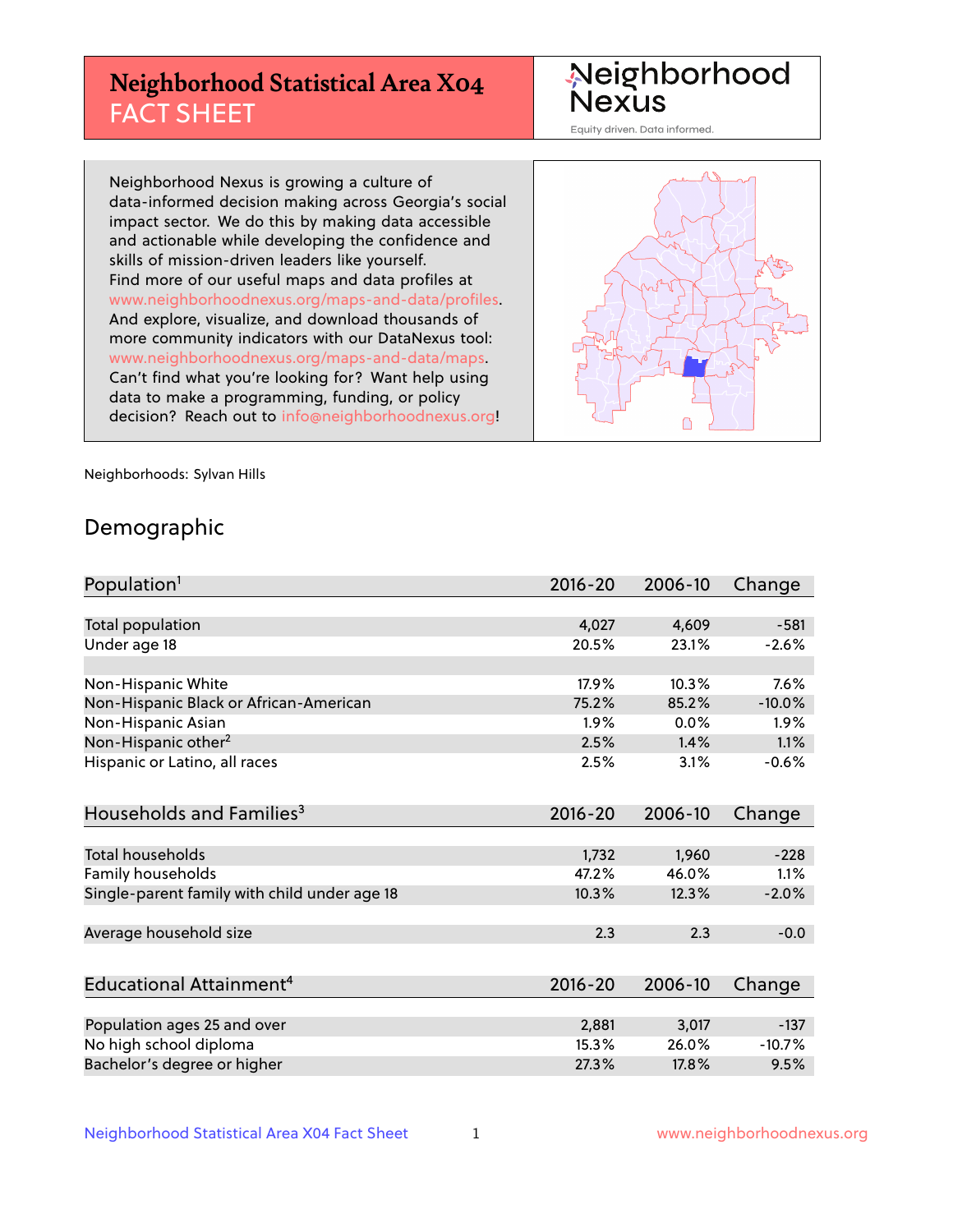# Change Measures, continued...

| Employment <sup>5</sup>                                 | $2016 - 20$ | 2006-10  | Change   |
|---------------------------------------------------------|-------------|----------|----------|
|                                                         |             |          |          |
| Total workers residing in Neighborhood Statistical Area | 2,044       | 1,942    | 102      |
| Workers with earnings \$1250/month or less              | 23.1%       | 32.2%    | $-9.0%$  |
| Workers with earnings \$1251/month to \$3333/month      | 42.6%       | 55.2%    | $-12.6%$ |
| Workers with earnings greater than \$3333/month         | 34.3%       | 12.6%    | 21.7%    |
| Total jobs located in Neighborhood Statistical Area     | 2,585       | 5,753    | $-3,168$ |
| Jobs with earnings \$1250/month or less                 | 22.2%       | 19.0%    | 3.2%     |
| Jobs with earnings \$1251/month to \$3333/month         | 31.5%       | 48.0%    | $-16.6%$ |
| Jobs with earnings greater than \$3333/month            | 46.4%       | 33.0%    | 13.4%    |
|                                                         |             |          |          |
| Jobs/workers ratio                                      | 1.3         | 3.0      | $-1.7$   |
|                                                         |             |          |          |
| Income and Poverty <sup>6</sup>                         | 2016-20     | 2006-10  | Change   |
| Median household income                                 | \$36,046    | \$28,846 | \$7,200  |
|                                                         |             |          |          |
| Population for whom poverty status is determined        | 3,998       | 4,541    | $-543$   |
| Population below poverty                                | 31.3%       | 34.8%    | $-3.5%$  |
| Housing <sup>7</sup>                                    | 2016-20     | 2006-10  | Change   |
|                                                         |             |          |          |
| Total housing units                                     | 2,197       | 2,541    | $-344$   |
| Occupied housing units                                  | 78.8%       | 77.1%    | 1.7%     |
| Vacant housing units                                    | 21.2%       | 22.9%    | $-1.7%$  |
|                                                         |             |          |          |
| Occupied housing units                                  | 1,732       | 1,960    | $-228$   |
| Owner occupied housing units                            | 49.4%       | 43.5%    | 5.9%     |
| Renter occupied housing units                           | 50.6%       | 56.5%    | $-5.9%$  |
|                                                         |             |          |          |
| Access to a Vehicle <sup>8</sup>                        | $2016 - 20$ | 2006-10  | Change   |
|                                                         |             |          |          |
| Occupied housing units                                  | 1,732       | 1,960    | $-228$   |
| No vehicle available                                    | 24.5%       | 30.0%    | $-5.5%$  |
|                                                         |             |          |          |
| Crime Rates, per 10,000 Population <sup>9</sup>         | 2017-21     | 2012-16  | Change   |
|                                                         |             |          |          |
| All Part I crimes                                       | 784.1       | 1,096.1  | $-312.0$ |
| Violent crime                                           | 145.5       | 220.6    | $-75.1$  |
| Murder                                                  | 5.5         | 3.7      | 1.8      |
| Robbery                                                 | 41.7        | 95.8     | $-54.1$  |
| Aggravated assault                                      | 98.3        | 121.2    | $-22.8$  |
| Property crime                                          | 638.6       | 875.5    | $-236.9$ |
| <b>Burglary</b>                                         | 85.9        | 231.3    | $-145.3$ |
| Larceny                                                 | 414.7       | 406.9    | 7.8      |
| Vehicle theft                                           | 138.1       | 237.4    | $-99.3$  |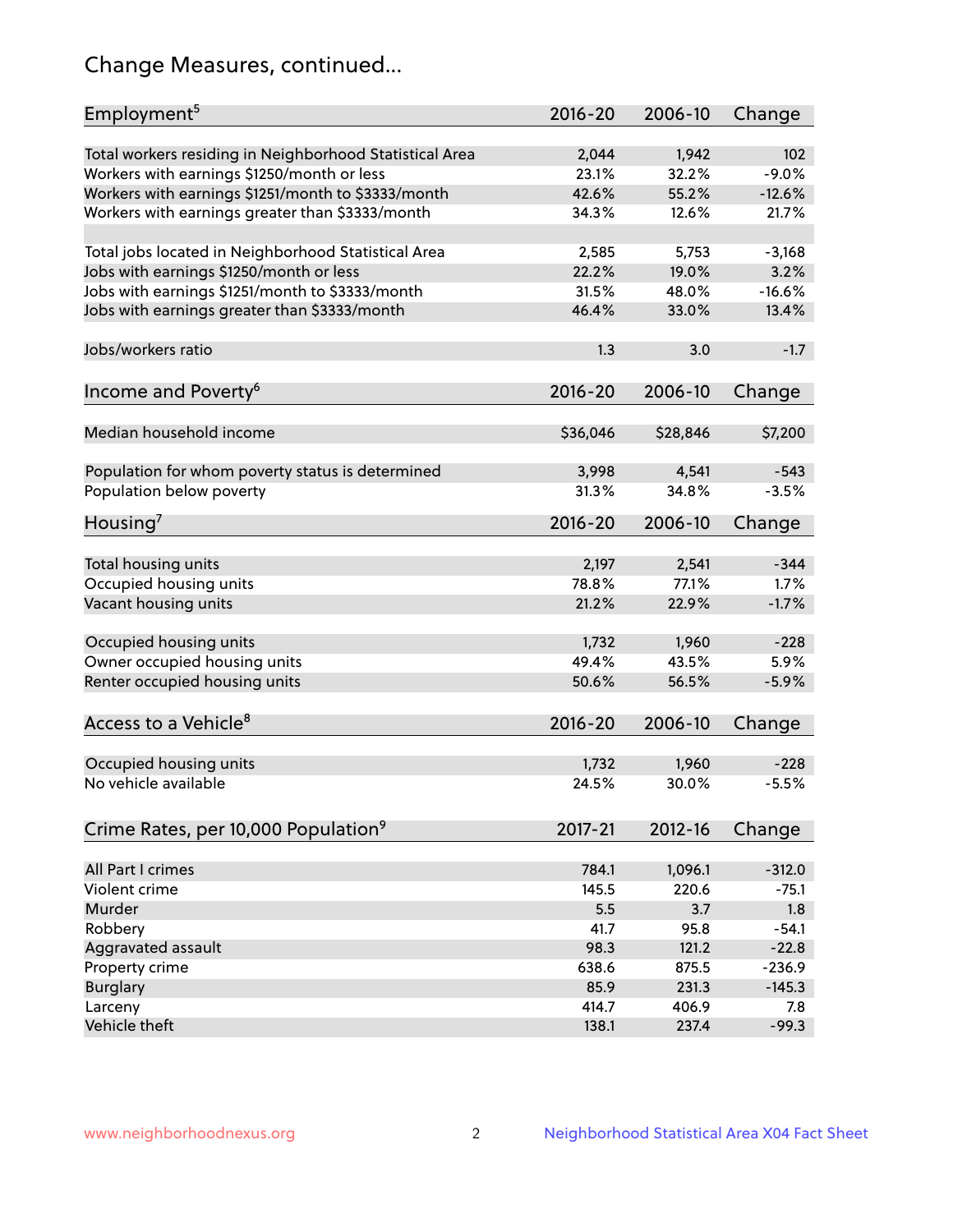# Current Data: Demographic

| Sex and Age, 2016-20 <sup>10</sup>                    | <b>Estimate</b> | Margin of Error |
|-------------------------------------------------------|-----------------|-----------------|
| Total population                                      | 4,027           | $\pm$ 549       |
| Male                                                  | 45.7%           | $\pm$ 6.4%      |
| Female                                                | 54.3%           | $\pm$ 5.1%      |
| Under 5 years                                         | 8.5%            | $\pm$ 3.5%      |
| 5 to 9 years                                          | 4.3%            | $\pm 2.3\%$     |
| 10 to 14 years                                        | 5.0%            | $\pm 2.2\%$     |
| 15 to 19 years                                        | 4.3%            | $\pm 2.6\%$     |
| 20 to 24 years                                        | 6.3%            | $\pm$ 3.1%      |
| 25 to 34 years                                        | 19.8%           | $\pm$ 3.9%      |
| 35 to 44 years                                        | 12.6%           | $\pm$ 3.4%      |
| 45 to 54 years                                        | 12.0%           | $\pm$ 3.2%      |
| 55 to 59 years                                        | 6.4%            | $\pm 4.5\%$     |
| 60 to 64 years                                        | 5.8%            | $\pm 2.0\%$     |
| 65 to 74 years                                        | 9.8%            | $\pm 2.8\%$     |
| 75 to 84 years                                        | 3.5%            | ±2.8%           |
| 85 years and over                                     | 1.7%            | $\pm 1.5\%$     |
| Median age (years)                                    | 36.2            | ±1.5            |
| Race and Ethnicity, 2016-20 <sup>11</sup>             | <b>Estimate</b> | Margin of Error |
| Total population                                      | 4,027           | $\pm$ 549       |
| Hispanic or Latino (of any race)                      | 2.5%            | $\pm 2.9\%$     |
| Not Hispanic or Latino                                | 97.5%           | $\pm 2.4\%$     |
| White alone                                           | 17.9%           | $\pm$ 5.7%      |
| Black or African American alone                       | 75.2%           | $\pm$ 7.4%      |
| American Indian and Alaska Native alone               | 0.0%            | $\pm$ 0.4%      |
| Asian alone                                           | 1.9%            | $\pm 2.3\%$     |
| Native Hawaiian and other Pacific Islander alone      | 0.0%            | $\pm$ 0.4%      |
| Some other race alone                                 | 0.3%            | $\pm$ 0.7%      |
| Two or more races                                     | 2.2%            | $\pm1.7\%$      |
| U.S. Citizenship Status, 2016-20 <sup>12</sup>        | Estimate        | Margin of Error |
| Foreign-born population                               | 122             | ±93             |
| Naturalized U.S. citizen                              | 64.8%           | ±33.2%          |
| Not a U.S. citizen                                    | 35.2%           | $\pm 23.5\%$    |
| Citizen, Voting Age Population, 2016-20 <sup>13</sup> | <b>Estimate</b> | Margin of Error |
| Citizen, 18 and over population                       | 3,158           | ±411            |
| Male                                                  | 48.2%           | $\pm$ 8.5%      |
| Female                                                | 51.8%           | $\pm$ 3.5%      |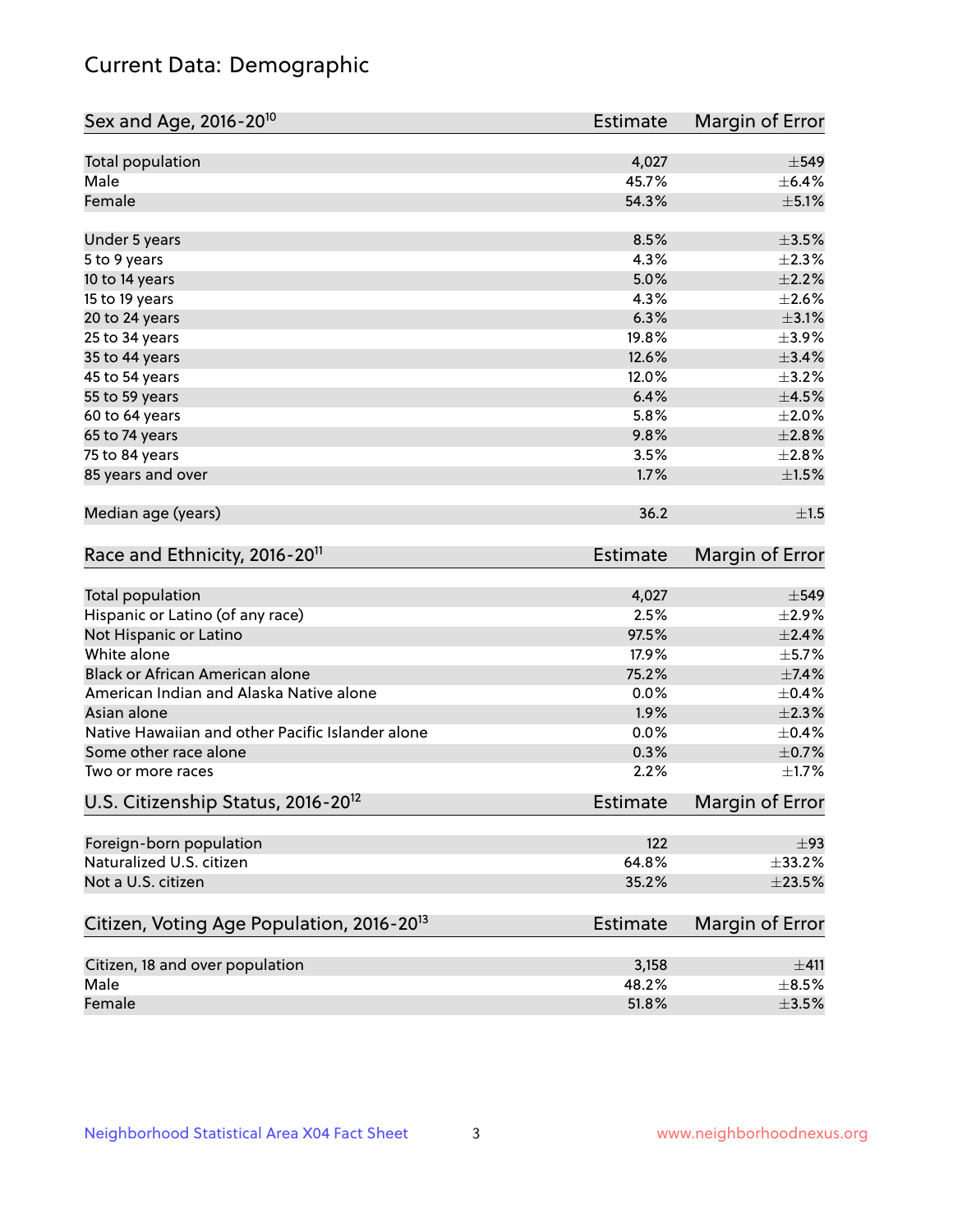# Current Data: Economic

| Income, 2016-20 <sup>14</sup>                                                                 | Estimate | Margin of Error |
|-----------------------------------------------------------------------------------------------|----------|-----------------|
|                                                                                               |          |                 |
| All households                                                                                | 1,732    | $\pm 254$       |
| Less than \$10,000                                                                            | 12.2%    | $\pm$ 4.2%      |
| \$10,000 to \$14,999                                                                          | 8.8%     | $\pm$ 4.7%      |
| \$15,000 to \$24,999                                                                          | 18.7%    | $\pm$ 8.4%      |
| \$25,000 to \$34,999                                                                          | 9.6%     | $\pm$ 5.1%      |
| \$35,000 to \$49,999                                                                          | 10.3%    | ±4.3%           |
| \$50,000 to \$74,999                                                                          | 11.0%    | ±4.8%           |
| \$75,000 to \$99,999                                                                          | 12.4%    | $\pm$ 5.1%      |
| \$100,000 to \$149,999                                                                        | 9.2%     | $\pm$ 4.0%      |
| \$150,000 to \$199,999                                                                        | 2.4%     | $\pm 2.0\%$     |
| \$200,000 or more                                                                             | 5.4%     | ±9.8%           |
| Median household income (dollars)                                                             | \$36,046 | ± 6,047         |
| Mean household income (dollars)                                                               | \$62,581 | $±$ 26,184      |
| Households with earnings                                                                      | 75.4%    | $\pm$ 7.4%      |
| Mean earnings (dollars)                                                                       | \$69,346 | $\pm$ 34,396    |
| Households with Social Security                                                               | 29.5%    | ±6.8%           |
| Mean Social Security income (dollars)                                                         | \$12,803 | $\pm 2,018$     |
| Households with retirement income                                                             | 16.0%    | $\pm$ 4.7%      |
| Mean retirement income (dollars)                                                              | \$20,796 | ±7,365          |
| Households with Supplemental Security Income                                                  | 10.7%    | $\pm$ 4.5%      |
| Mean Supplemental Security Income (dollars)                                                   | \$10,089 | $\pm 2,089$     |
|                                                                                               | 3.8%     | $\pm 2.5\%$     |
| Households with cash public assistance income<br>Mean cash public assistance income (dollars) | \$2,769  | $\pm 2,595$     |
|                                                                                               |          |                 |
| Households with Food Stamp/SNAP benefits in the past 12<br>months                             | 26.1%    | $\pm$ 6.1%      |
| Family households                                                                             | 817      | ±151            |
| Less than \$10,000                                                                            | 7.3%     | $\pm$ 5.3%      |
| \$10,000 to \$14,999                                                                          | 6.9%     | $\pm$ 5.5%      |
| \$15,000 to \$24,999                                                                          | 13.0%    | $\pm$ 7.9%      |
| \$25,000 to \$34,999                                                                          | 13.1%    | $\pm$ 8.9%      |
| \$35,000 to \$49,999                                                                          | 14.6%    | $\pm$ 8.7%      |
| \$50,000 to \$74,999                                                                          | 12.2%    | $\pm$ 7.4%      |
| \$75,000 to \$99,999                                                                          | 15.9%    | $\pm$ 8.2%      |
| \$100,000 to \$149,999                                                                        | 11.6%    | $\pm$ 6.5%      |
| \$150,000 to \$199,999                                                                        | 2.2%     | $\pm$ 3.2%      |
| \$200,000 or more                                                                             | 3.2%     | ±4.3%           |
| Median family income (dollars)                                                                | \$44,802 | $\pm$ 7,736     |
| Mean family income (dollars)                                                                  | \$62,162 | ±13,121         |
|                                                                                               |          |                 |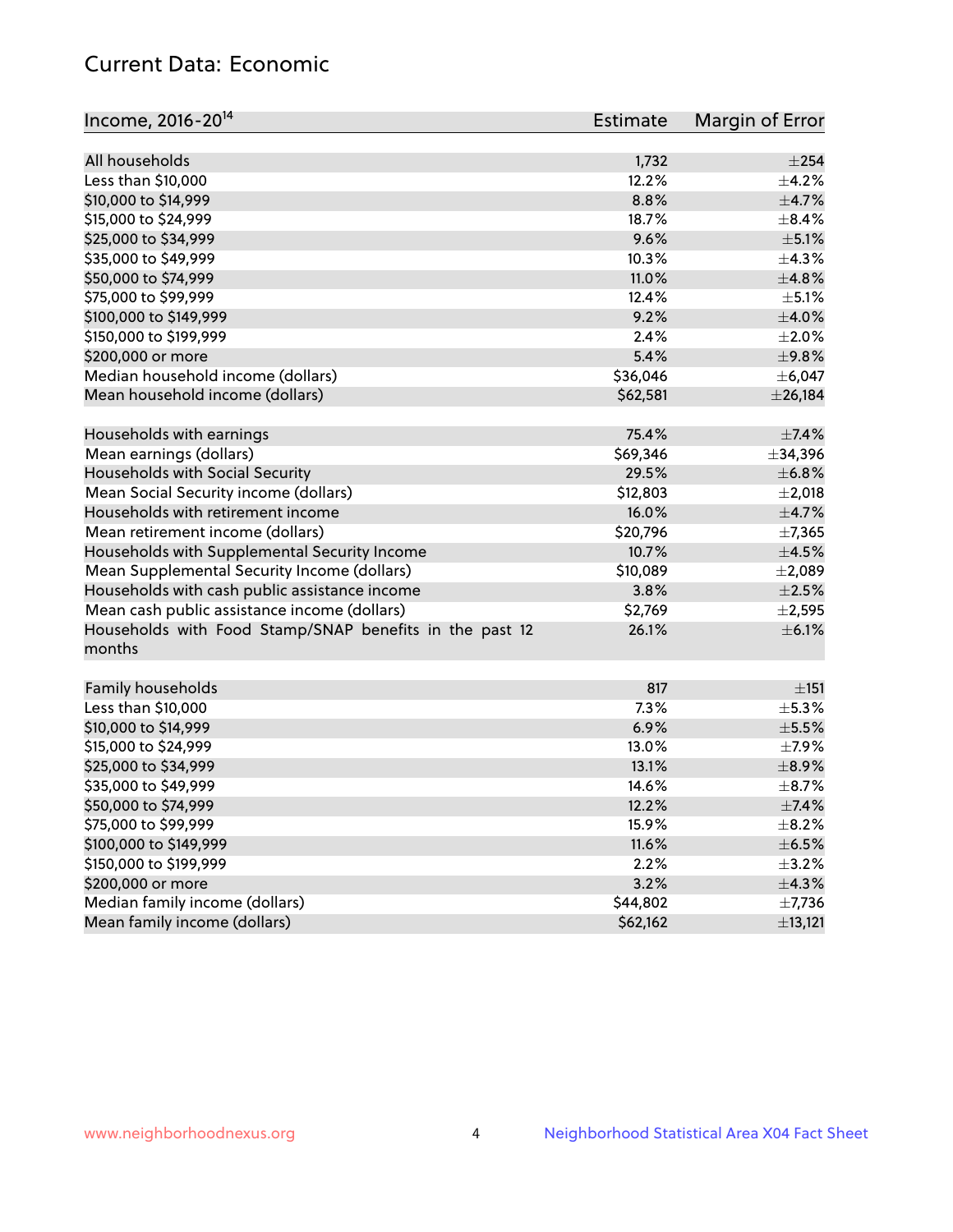# Current Data: Economic, continued...

| Income, 2016-20, continued <sup>15</sup>                              | <b>Estimate</b> | <b>Margin of Error</b> |
|-----------------------------------------------------------------------|-----------------|------------------------|
|                                                                       |                 |                        |
| Nonfamily households                                                  | 915             | $\pm$ 244              |
| Median nonfamily income (dollars)                                     | \$24,423        | ±5,680                 |
| Mean nonfamily income (dollars)                                       | \$60,312        | ±48,086                |
| Median earnings for workers (dollars)                                 | \$30,607        | ±3,352                 |
| Median earnings for male full-time, year-round workers<br>(dollars)   | \$49,802        | $\pm$ 6,533            |
| Median earnings for female full-time, year-round workers<br>(dollars) | \$38,219        | ±6,915                 |
| Per capita income (dollars)                                           | \$28,480        | ±11,282                |
| Families Below Poverty Level, 2016-20 <sup>16</sup>                   | <b>Estimate</b> | <b>Margin of Error</b> |
|                                                                       |                 |                        |
| <b>All Families</b>                                                   | 817             | $\pm$ 151              |
| Percent below poverty                                                 | 22.0%           | ±8.7%                  |
| Families with related children under 18 years                         | 354             | $\pm$ 123              |
| Percent below poverty                                                 | 34.7%           | ±17.2%                 |
| Families with related children under 5 years only                     | 110             | $\pm 78$               |
| Percent below poverty                                                 | 25.5%           | ±39.8%                 |
| Married couple families                                               | 310             | $\pm$ 96               |
| Percent below poverty                                                 | 17.4%           | ±14.6%                 |
| Married couple families with related children under 18 years          | 80              | $\pm$ 53               |
| Percent below poverty                                                 | 40.6%           | ±39.2%                 |
| Married couple families with related children under 5 years           | 25              | $\pm$ 33               |
| Percent below poverty                                                 | $0.0\%$         | ±72.4%                 |
| Families with female householder, no spouse present                   | 372             | $\pm 126$              |
| Percent below poverty                                                 | 23.9%           | ±14.5%                 |
| Families with female householder, no spouse present with              | 209             | $\pm 92$               |
| related children under 18 years                                       |                 |                        |
| Percent below poverty                                                 | 30.6%           | ±21.4%                 |
| Families with female householder, no spouse present with              | 69              | $\pm$ 58               |
| related children under 5 years                                        |                 |                        |
| Percent below poverty                                                 | 23.2%           | ±41.0%                 |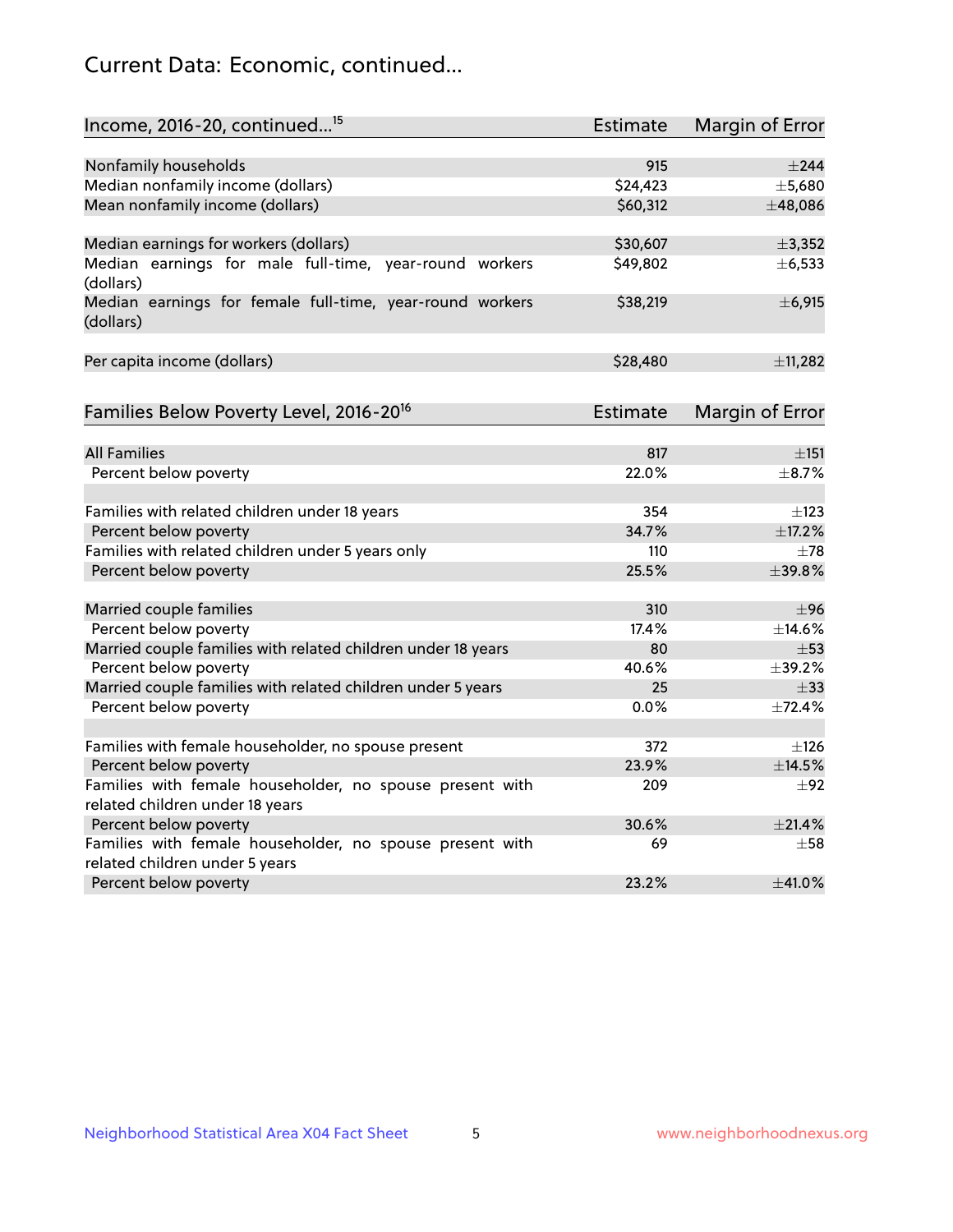# Current Data: Economic, continued...

| People Below Poverty Level, 2016-20 <sup>17</sup> | <b>Estimate</b> | Margin of Error |
|---------------------------------------------------|-----------------|-----------------|
|                                                   |                 |                 |
| Total population                                  | 3,998           | $\pm$ 543       |
| Percent below poverty                             | 31.3%           | $\pm$ 9.7%      |
| Population under 18 years                         | 797             | $\pm 224$       |
| Percent below poverty                             | 46.8%           | $\pm$ 15.0%     |
| Population 18 years and over                      | 3,201           | ±415            |
| Percent below poverty                             | 27.4%           | $\pm$ 5.8%      |
| Population 18 to 64 years                         | 2,598           | $\pm$ 374       |
| Percent below poverty                             | 28.1%           | $\pm$ 6.6%      |
| Population 65 years and over                      | 602             | $\pm$ 178       |
| Percent below poverty                             | 24.4%           | $+11.0%$        |

| Poverty by Race/Ethnicity, 2016-20 <sup>18</sup> | Estimate |             |
|--------------------------------------------------|----------|-------------|
|                                                  |          |             |
| Non-Hispanic White population                    | 720      | $\pm 248$   |
| Percent below poverty                            | 14.9%    | ±9.8%       |
| <b>Black population</b>                          | 3,049    | $\pm$ 509   |
| Percent below poverty                            | 35.0%    | $\pm$ 11.4% |
| Asian population                                 | 77       | $\pm$ 93    |
| Percent below poverty                            | 71.8%    | ±46.6%      |
| Hispanic or Latino population                    | 101      | ±118        |
| Percent below poverty                            | 12.3%    | ±22.8%      |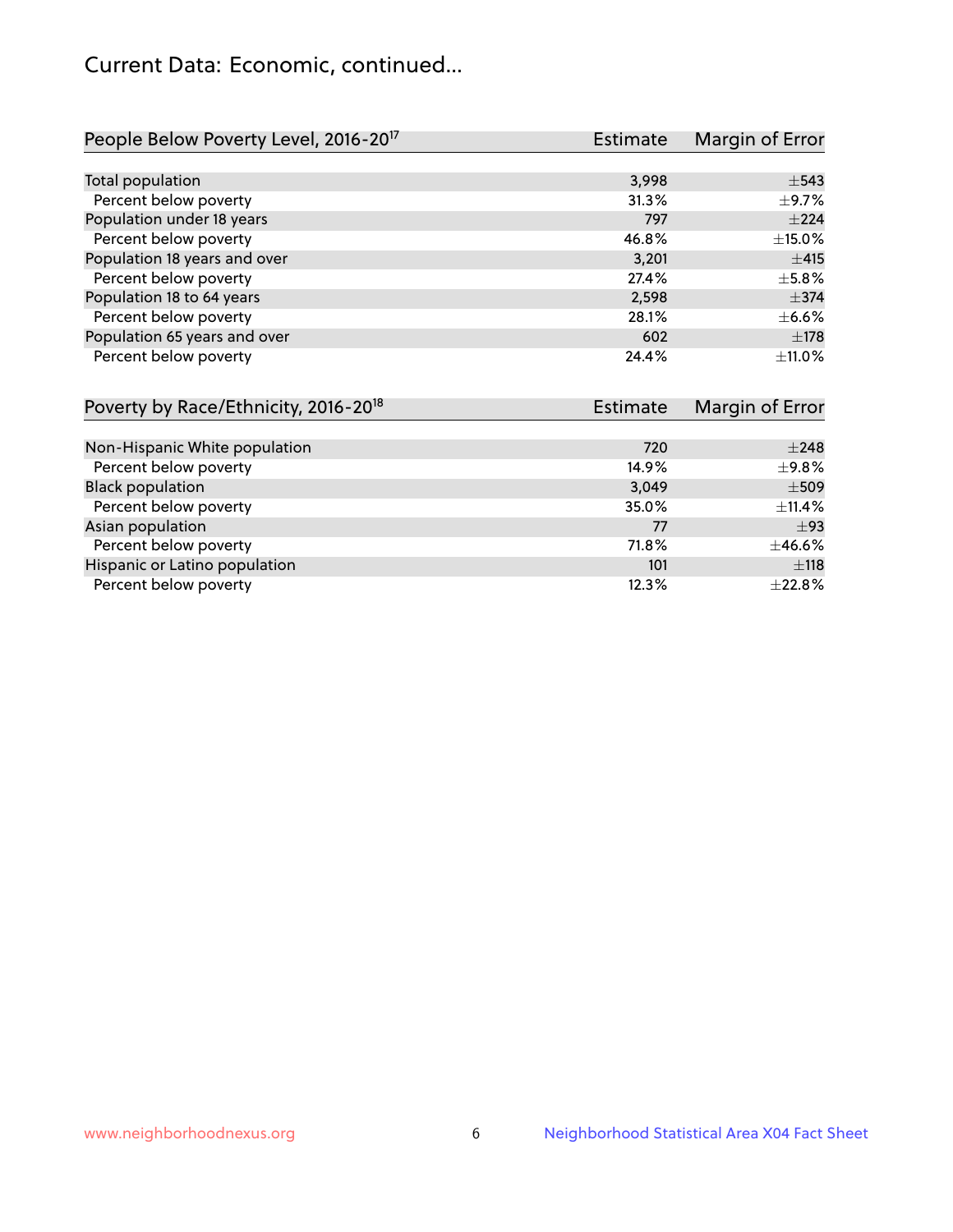# Current Data: Employment

| Employment Status, 2016-20 <sup>19</sup>                                    | Estimate | Margin of Error |
|-----------------------------------------------------------------------------|----------|-----------------|
|                                                                             |          |                 |
| Population 16 years and over                                                | 3,244    | $\pm$ 442       |
| In labor force                                                              | 63.6%    | $\pm$ 5.8%      |
| Civilian labor force                                                        | 63.6%    | $\pm$ 5.8%      |
| Employed                                                                    | 57.7%    | $\pm$ 6.1%      |
| Unemployed                                                                  | 5.9%     | $\pm 4.0\%$     |
| <b>Armed Forces</b>                                                         | 0.0%     | $\pm 2.5\%$     |
| Not in labor force                                                          | 36.4%    | $\pm$ 5.8%      |
|                                                                             |          |                 |
| Civilian labor force                                                        | 2,063    | $\pm$ 339       |
| <b>Unemployment Rate</b>                                                    | 9.2%     | ±6.3%           |
| Females 16 years and over                                                   | 1,701    | $\pm$ 243       |
| In labor force                                                              | 63.0%    | $\pm$ 9.1%      |
| Civilian labor force                                                        | 63.0%    | $\pm$ 9.1%      |
| Employed                                                                    | 58.1%    | $\pm$ 8.9%      |
|                                                                             |          |                 |
| Own children of the householder under 6 years                               | 353      | $\pm$ 173       |
| All parents in family in labor force                                        | 75.6%    | $\pm 30.7\%$    |
| Own children of the householder 6 to 17 years                               | 387      | ±158            |
| All parents in family in labor force                                        | 75.0%    | $\pm$ 25.2%     |
|                                                                             |          |                 |
| Industry, 2016-20 <sup>20</sup>                                             | Estimate | Margin of Error |
|                                                                             |          |                 |
| Civilian employed population 16 years and over                              | 1,873    | $\pm$ 322       |
| Agriculture, forestry, fishing and hunting, and mining                      | 0.6%     | $\pm 1.5\%$     |
| Construction                                                                | 2.2%     | $\pm 2.9\%$     |
| Manufacturing                                                               | 4.5%     | $\pm 3.5\%$     |
| Wholesale trade                                                             | 3.5%     | $\pm 2.5\%$     |
| Retail trade                                                                | 10.7%    | ±6.3%           |
| Transportation and warehousing, and utilities                               | 8.6%     | $\pm 4.6\%$     |
| Information                                                                 | 5.7%     | $\pm$ 9.0%      |
| Finance and insurance, and real estate and rental and leasing               | 6.5%     | ±3.3%           |
| Professional, scientific, and management, and administrative                | 10.7%    | $\pm 4.8\%$     |
| and waste management services                                               |          |                 |
| Educational services, and health care and social assistance                 | 18.9%    | $\pm$ 5.3%      |
| Arts, entertainment, and recreation, and accommodation and<br>food services | 12.8%    | $\pm$ 4.9%      |
| Other services, except public administration                                | 7.4%     | $\pm$ 3.7%      |
| Public administration                                                       | 8.0%     | $\pm$ 4.2%      |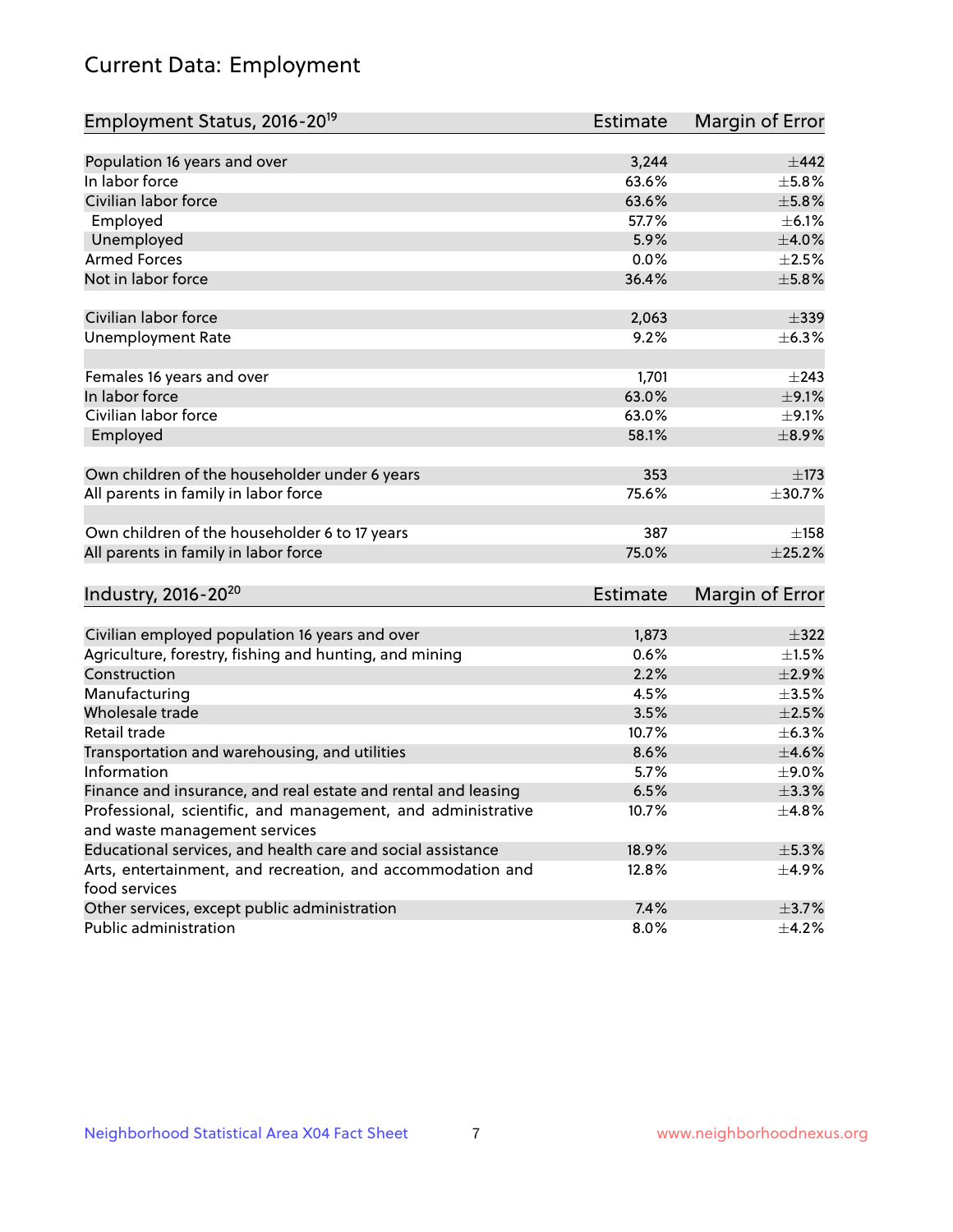# Current Data: Employment, continued...

| Occupation, 2016-20 <sup>21</sup>                                                                       | <b>Estimate</b> | Margin of Error |
|---------------------------------------------------------------------------------------------------------|-----------------|-----------------|
| Civilian employed population 16 years and over                                                          | 1,873           | $\pm$ 322       |
| Management, business, science, and arts occupations                                                     | 36.5%           | ±10.3%          |
| Service occupations                                                                                     | 27.2%           | $\pm$ 6.8%      |
| Sales and office occupations                                                                            | 20.0%           | $\pm$ 5.5%      |
| Natural resources, construction, and maintenance occupations                                            | 2.7%            | $\pm$ 3.2%      |
| Production, transportation, and material moving occupations                                             | 13.6%           | $\pm$ 6.0%      |
| Class of Worker, 2016-20 <sup>22</sup>                                                                  | Estimate        | Margin of Error |
| Civilian employed population 16 years and over                                                          | 1,873           | $\pm$ 322       |
| Private wage and salary workers                                                                         | 75.5%           | $\pm$ 8.1%      |
| Government workers                                                                                      | 18.6%           | ±6.3%           |
| Self-employed in own not incorporated business workers                                                  | 6.0%            | $\pm 2.8\%$     |
| Unpaid family workers                                                                                   | 0.0%            | $\pm 1.3\%$     |
| Job Flows, 2019 <sup>23</sup>                                                                           |                 | 2019            |
|                                                                                                         |                 |                 |
| Total Jobs in Neighborhood Statistical Area                                                             |                 | 2,585           |
| Held by residents of Neighborhood Statistical Area                                                      |                 | 0.7%            |
| Held by non-residents of Neighborhood Statistical Area                                                  |                 | 99.3%           |
| Jobs by Industry Sector, 2019 <sup>24</sup>                                                             |                 | 2019            |
| Total Jobs in Neighborhood Statistical Area                                                             |                 | 2,585           |
| <b>Goods Producing sectors</b>                                                                          |                 | 25.9%           |
| Trade, Transportation, and Utilities sectors                                                            |                 | 18.9%           |
| All Other Services sectors                                                                              |                 | 55.2%           |
| Total Jobs in Neighborhood Statistical<br>held<br>by<br>Area<br>Neighborhood Statistical Area residents |                 | 18              |
| <b>Goods Producing sectors</b>                                                                          |                 | 16.7%           |
| Trade, Transportation, and Utilities sectors                                                            |                 | 38.9%           |
| All Other Services sectors                                                                              |                 | 44.4%           |
| Jobs by Earnings, 2019 <sup>25</sup>                                                                    |                 | 2019            |
| Total Jobs in Neighborhood Statistical Area                                                             |                 | 2,585           |
| Jobs with earnings \$1250/month or less                                                                 |                 | 22.2%           |
| Jobs with earnings \$1251/month to \$3333/month                                                         |                 | 31.5%           |
| Jobs with earnings greater than \$3333/month                                                            |                 | 46.4%           |
| Neighborhood Statistical<br>Jobs<br>in<br>Area<br>held<br>by<br>Total                                   |                 | 18              |
| Neighborhood Statistical Area residents<br>Jobs with earnings \$1250/month or less                      |                 | 27.8%           |
| Jobs with earnings \$1251/month to \$3333/month                                                         |                 | 38.9%           |
| Jobs with earnings greater than \$3333/month                                                            |                 | 33.3%           |
|                                                                                                         |                 |                 |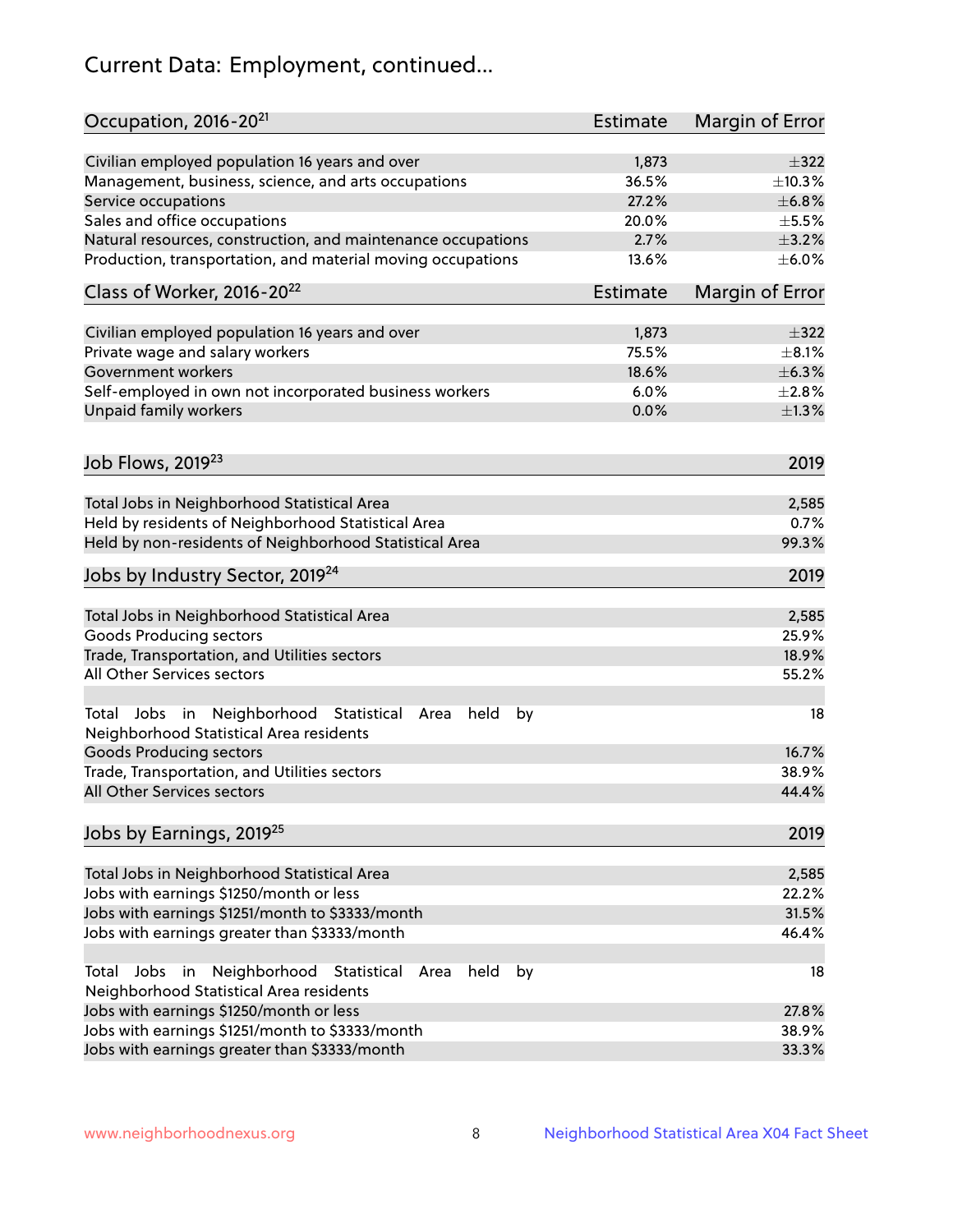# Current Data: Employment, continued...

| Jobs by Age of Worker, 2019 <sup>26</sup>                                                      | 2019  |
|------------------------------------------------------------------------------------------------|-------|
|                                                                                                |       |
| Total Jobs in Neighborhood Statistical Area                                                    | 2,585 |
| Jobs with workers age 29 or younger                                                            | 12.7% |
| Jobs with workers age 30 to 54                                                                 | 58.8% |
| Jobs with workers age 55 or older                                                              | 28.5% |
|                                                                                                |       |
| Total Jobs in Neighborhood Statistical Area held by<br>Neighborhood Statistical Area residents | 18    |
| Jobs with workers age 29 or younger                                                            | 11.1% |
| Jobs with workers age 30 to 54                                                                 | 66.7% |
| Jobs with workers age 55 or older                                                              | 22.2% |

### Current Data: Education

| School Enrollment, 2016-20 <sup>27</sup>       | <b>Estimate</b> | Margin of Error |
|------------------------------------------------|-----------------|-----------------|
|                                                |                 |                 |
| Population 3 years and over enrolled in school | 890             | $\pm 266$       |
| Nursery school, preschool                      | $7.3\%$         | $\pm$ 6.9%      |
| Kindergarten                                   | 2.1%            | $\pm$ 4.0%      |
| Elementary school (grades 1-8)                 | 36.0%           | $+7.8%$         |
| High school (grades 9-12)                      | 22.0%           | $\pm$ 10.0%     |
| College or graduate school                     | 32.6%           | $+8.4%$         |

| Educational Attainment, 2016-20 <sup>28</sup> | Estimate | Margin of Error |
|-----------------------------------------------|----------|-----------------|
|                                               |          |                 |
| Population 25 years and over                  | 2,881    | $\pm$ 372       |
| Less than 9th grade                           | 4.0%     | $\pm 2.7\%$     |
| 9th to 12th grade, no diploma                 | 11.3%    | $\pm$ 4.3%      |
| High school graduate (includes equivalency)   | 27.1%    | $+7.8%$         |
| Some college, no degree                       | 21.7%    | $\pm$ 5.5%      |
| Associate's degree                            | 8.6%     | $\pm$ 3.2%      |
| Bachelor's degree                             | 17.5%    | $\pm$ 4.2%      |
| Graduate or professional degree               | 9.8%     | $\pm$ 3.4%      |
|                                               |          |                 |
| Percent high school graduate or higher        | 84.7%    | $+6.2%$         |
| Percent bachelor's degree or higher           | 27.3%    | $\pm$ 4.8%      |
|                                               |          |                 |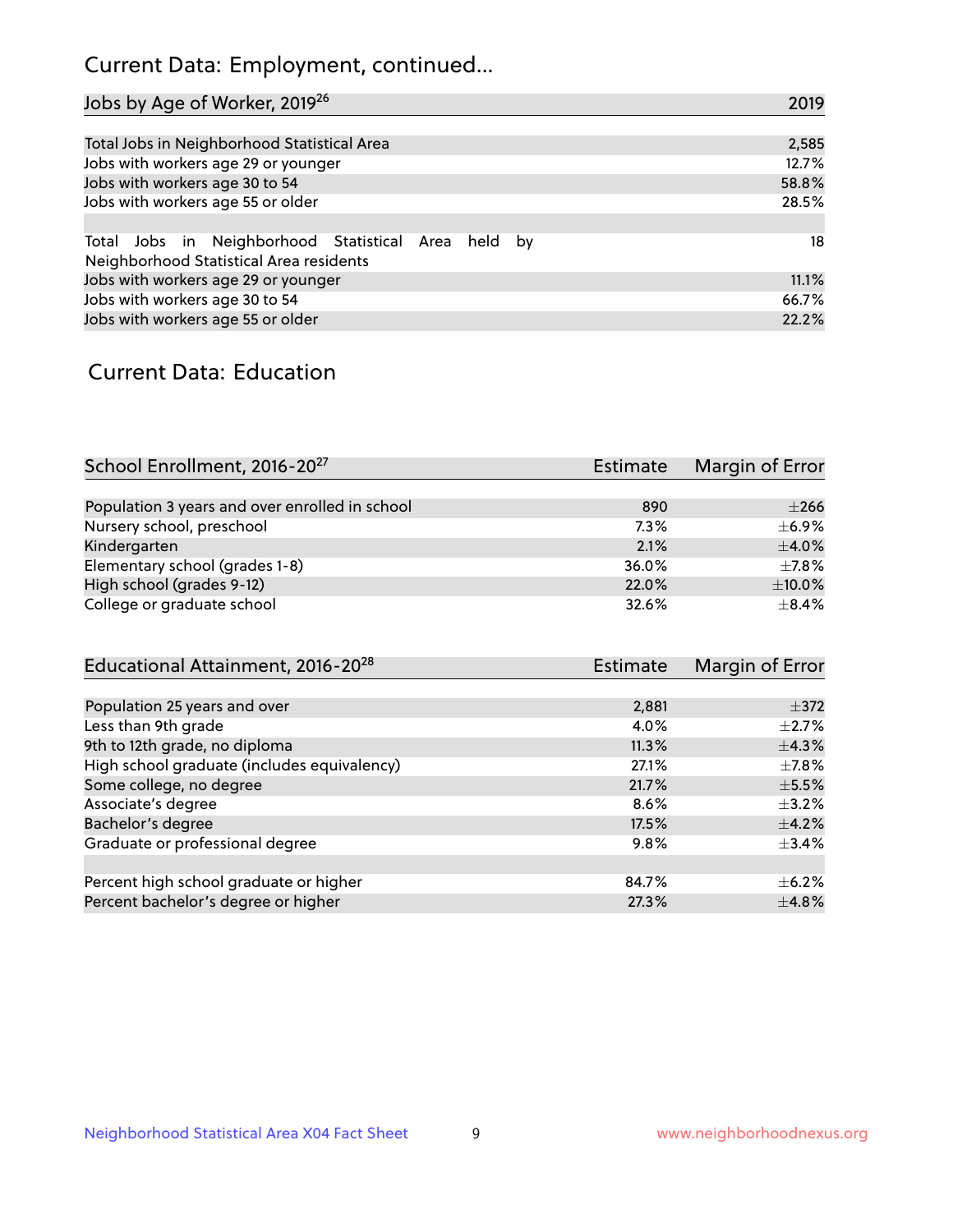# Current Data: Housing

| Households by Type, 2016-20 <sup>29</sup>            | <b>Estimate</b> | Margin of Error |
|------------------------------------------------------|-----------------|-----------------|
|                                                      |                 |                 |
| Total households                                     | 1,732           | $\pm 254$       |
| Family households (families)                         | 47.2%           | ±5.3%           |
| With own children under 18 years                     | 16.4%           | $\pm$ 5.5%      |
| Married-couple family                                | 17.9%           | $\pm 4.6\%$     |
| With own children of the householder under 18 years  | 4.6%            | $\pm 3.0\%$     |
| Male householder, no spouse present, family          | 7.8%            | $\pm$ 4.4%      |
| With own children of the householder under 18 years  | 2.4%            | $\pm 2.3\%$     |
| Female householder, no spouse present, family        | 21.5%           | $\pm$ 5.8%      |
| With own children of the householder under 18 years  | 9.4%            | $\pm$ 4.4%      |
| Nonfamily households                                 | 52.8%           | ±11.8%          |
| Householder living alone                             | 44.8%           | ±12.5%          |
| 65 years and over                                    | 14.7%           | $\pm 7.3\%$     |
| Households with one or more people under 18 years    | 20.4%           | ±4.7%           |
| Households with one or more people 65 years and over | 29.0%           | $\pm$ 7.1%      |
|                                                      |                 |                 |
| Average household size                               | 2.27            | $\pm$ 0.46      |
| Average family size                                  | 3.23            | $+0.42$         |
| Housing Occupancy, 2016-20 <sup>30</sup>             | <b>Estimate</b> | Margin of Error |
| Total housing units                                  | 2,197           | $\pm 227$       |
| Occupied housing units                               | 78.8%           | $\pm$ 8.2%      |
| Vacant housing units                                 | 21.2%           | $\pm$ 5.2%      |
|                                                      |                 |                 |
| Homeowner vacancy rate                               | 4.9             | $\pm$ 4.8       |
| Rental vacancy rate                                  | 11.9            | $\pm$ 7.6       |
| Units in Structure, 2016-20 <sup>31</sup>            | Estimate        | Margin of Error |
| Total housing units                                  | 2,197           | $\pm 227$       |
| 1-unit, detached                                     | 72.2%           | $\pm$ 6.6%      |
| 1-unit, attached                                     | 1.5%            | $\pm1.6\%$      |
| 2 units                                              | 2.5%            | $\pm 2.6\%$     |
| 3 or 4 units                                         | 2.5%            | $\pm 2.2\%$     |
| 5 to 9 units                                         | 5.4%            | $\pm$ 3.2%      |
| 10 to 19 units                                       | 2.4%            | $\pm 2.1\%$     |
| 20 or more units                                     | 13.4%           | ±4.8%           |
| Mobile home                                          | 0.2%            | $\pm1.0\%$      |
| Boat, RV, van, etc.                                  | $0.0\%$         | $\pm$ 0.8%      |
|                                                      |                 |                 |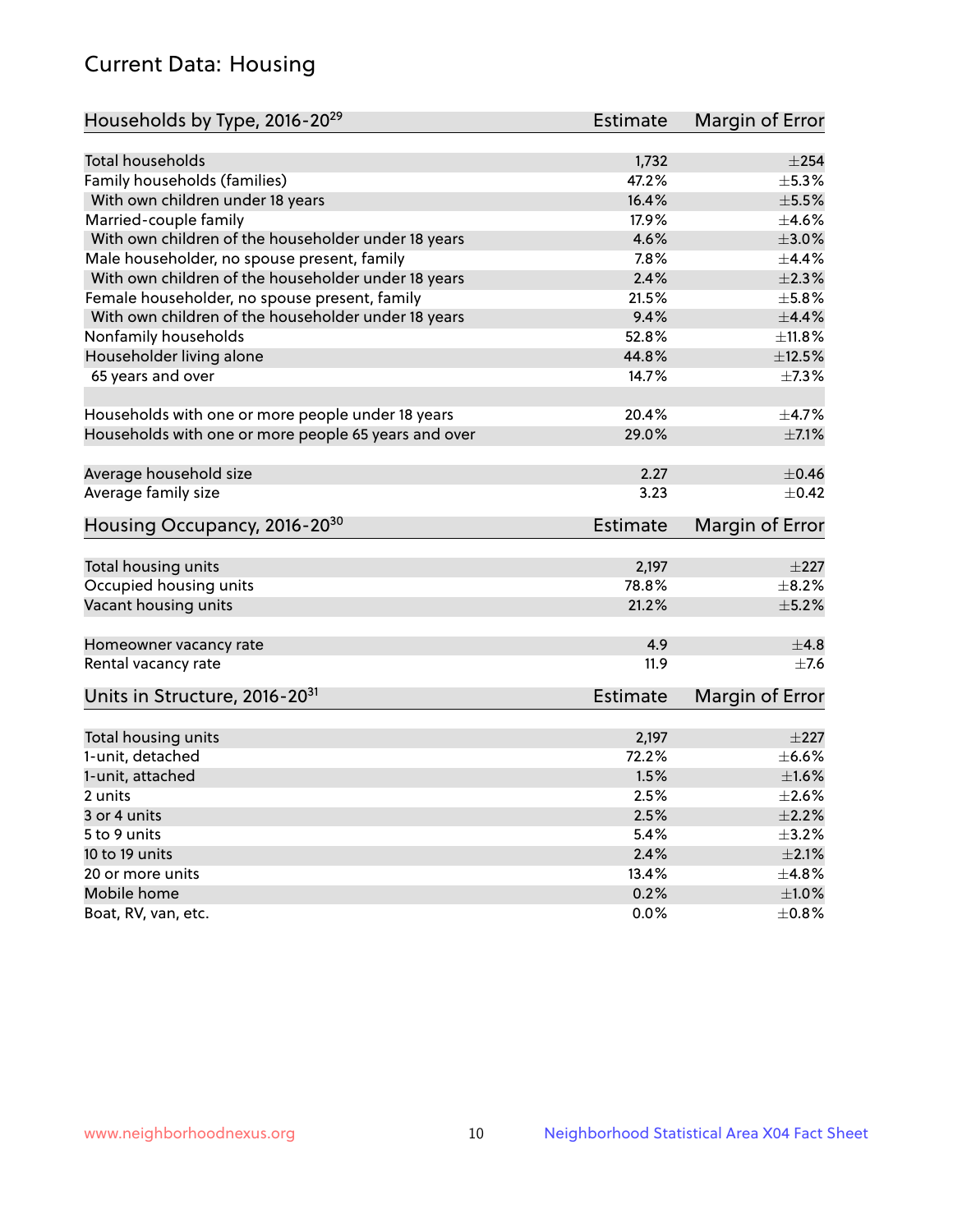# Current Data: Housing, continued...

| Year Structure Built, 2016-20 <sup>32</sup>    | <b>Estimate</b> | <b>Margin of Error</b> |
|------------------------------------------------|-----------------|------------------------|
| Total housing units                            | 2,197           | $\pm 227$              |
| Built 2014 or later                            | 0.8%            | $\pm$ 0.8%             |
| Built 2010 to 2013                             | 0.9%            | $\pm$ 1.4%             |
| Built 2000 to 2009                             | 8.2%            | $\pm$ 3.7%             |
| Built 1990 to 1999                             | 0.6%            | $\pm$ 0.9%             |
| Built 1980 to 1989                             | 2.8%            | $\pm 2.8\%$            |
| Built 1970 to 1979                             | 6.3%            | $\pm$ 3.3%             |
| Built 1960 to 1969                             | 16.6%           | $\pm$ 5.4%             |
| Built 1950 to 1959                             | 25.1%           | $\pm$ 4.9%             |
| Built 1940 to 1949                             | 20.0%           | $\pm$ 9.5%             |
| Built 1939 or earlier                          | 18.6%           | $\pm 4.0\%$            |
| Housing Tenure, 2016-2033                      | <b>Estimate</b> | <b>Margin of Error</b> |
| Occupied housing units                         | 1,732           | $\pm 254$              |
| Owner-occupied                                 | 49.4%           | ±11.5%                 |
| Renter-occupied                                | 50.6%           | $\pm$ 7.7%             |
| Average household size of owner-occupied unit  | 2.14            | $\pm$ 0.77             |
| Average household size of renter-occupied unit | 2.39            | $\pm$ 0.37             |
| Residence 1 Year Ago, 2016-20 <sup>34</sup>    | Estimate        | <b>Margin of Error</b> |
| Population 1 year and over                     | 3,959           | $\pm$ 525              |
| Same house                                     | 81.4%           | $\pm$ 5.9%             |
| Different house in the U.S.                    | 18.2%           | $\pm$ 6.4%             |
| Same county                                    | 8.3%            | $\pm$ 3.5%             |
| Different county                               | 9.9%            | $\pm$ 5.6%             |
| Same state                                     | 6.0%            | ±3.3%                  |
| Different state                                | 3.9%            | $\pm$ 4.6%             |
| Abroad                                         | 0.4%            | $\pm$ 0.8%             |
| Value of Housing Unit, 2016-20 <sup>35</sup>   | <b>Estimate</b> | Margin of Error        |
| Owner-occupied units                           | 855             | $\pm 236$              |
| Less than \$50,000                             | 5.8%            | $\pm$ 6.6%             |
| \$50,000 to \$99,999                           | 22.5%           | $\pm$ 8.9%             |
| \$100,000 to \$149,999                         | 17.2%           | ±12.6%                 |
| \$150,000 to \$199,999                         | 15.4%           | $\pm$ 6.2%             |
| \$200,000 to \$299,999                         | 29.1%           | ±18.8%                 |
| \$300,000 to \$499,999                         | 8.0%            | $\pm$ 5.8%             |
| \$500,000 to \$999,999                         | 1.3%            | ±2.8%                  |
| \$1,000,000 or more                            | 0.8%            | $\pm$ 3.5%             |
| Mortgage Status, 2016-20 <sup>36</sup>         | <b>Estimate</b> | Margin of Error        |
| Owner-occupied units                           | 855             | $\pm 236$              |
| Housing units with a mortgage                  | 63.0%           | ±22.2%                 |

Neighborhood Statistical Area X04 Fact Sheet 11 11 www.neighborhoodnexus.org

Housing units without a mortgage  $\pm 21.9\%$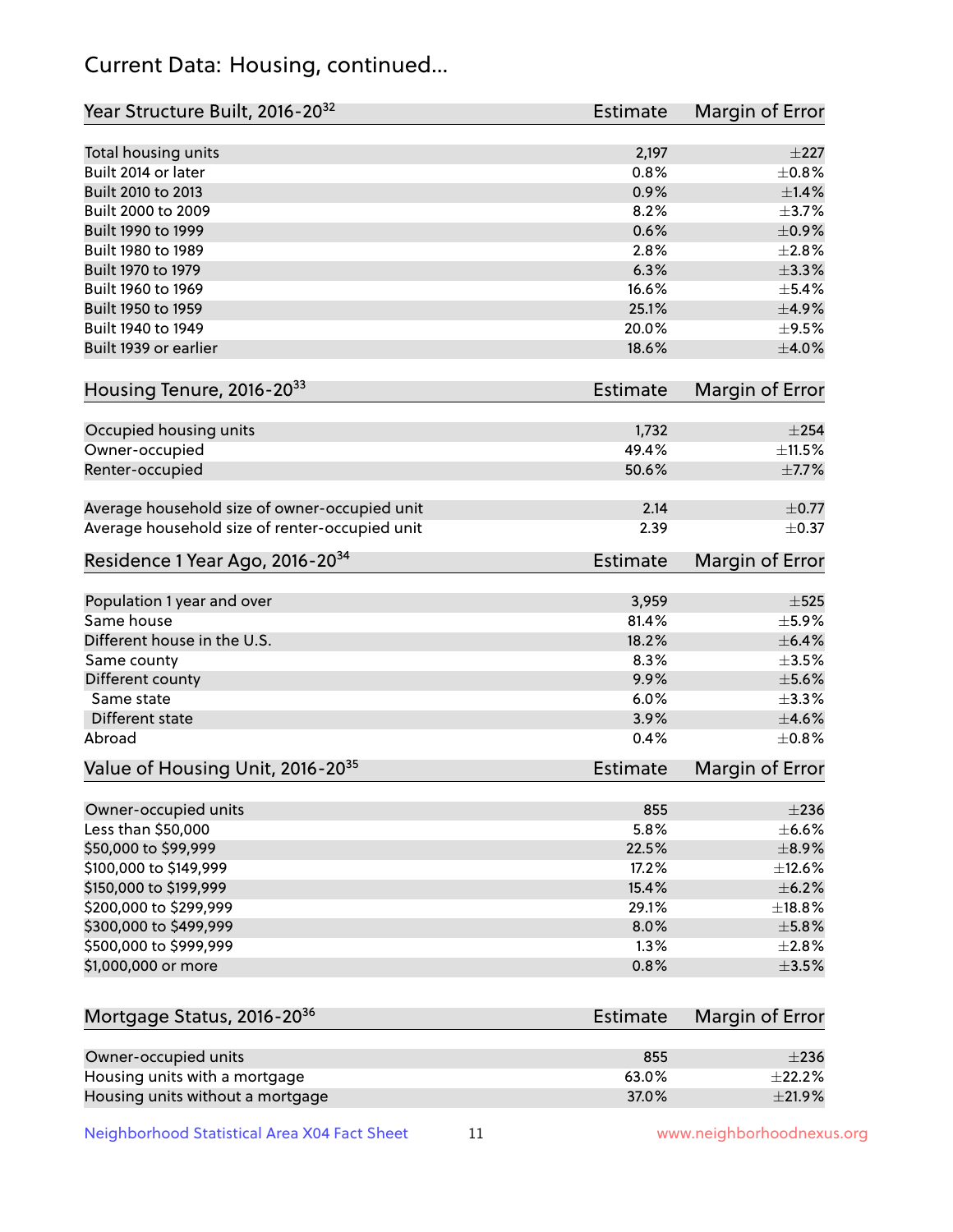# Current Data: Housing, continued...

| Selected Monthly Owner Costs, 2016-20 <sup>37</sup> | Estimate | Margin of Error |
|-----------------------------------------------------|----------|-----------------|
|                                                     |          |                 |
| Housing units with a mortgage                       | 539      | $\pm$ 118       |
| Less than \$300                                     | 0.9%     | ±4.3%           |
| \$300 to \$499                                      | 0.4%     | $\pm 4.6\%$     |
| \$500 to \$999                                      | 21.2%    | ±12.8%          |
| \$1,000 to \$1,499                                  | 52.6%    | ±14.5%          |
| \$1,500 to \$1,999                                  | 16.1%    | $\pm$ 8.5%      |
| \$2,000 to \$2,999                                  | 8.6%     | $\pm$ 8.2%      |
| \$3,000 or more                                     | 0.3%     | $\pm$ 5.6%      |
|                                                     |          |                 |
| Median (dollars)                                    | \$1,172  | $\pm$ 50        |
|                                                     |          |                 |
| Housing units without a mortgage                    | 316      | $\pm 206$       |
| Less than \$150                                     | 3.9%     | $\pm$ 10.7%     |
| \$150 to \$249                                      | 5.5%     | $\pm$ 8.9%      |
| \$250 to \$349                                      | 18.1%    | ±4.8%           |
| \$350 to \$499                                      | 45.9%    | ±51.9%          |
| \$500 to \$699                                      | 18.2%    | ±14.1%          |
| \$700 or more                                       | 8.4%     | ±15.3%          |
|                                                     |          |                 |
| Median (dollars)                                    | \$439    | $\pm 27$        |

| Selected Monthly Owner Costs as a Percentage of | <b>Estimate</b> | Margin of Error |
|-------------------------------------------------|-----------------|-----------------|
| Household Income, 2016-20 <sup>38</sup>         |                 |                 |
|                                                 |                 |                 |
| Housing units with a mortgage <sup>39</sup>     | 539             | $\pm$ 137       |
| Less than 20.0 percent                          | 45.4%           | $\pm$ 13.0%     |
| 20.0 to 24.9 percent                            | 21.5%           | $\pm$ 11.1%     |
| 25.0 to 29.9 percent                            | 9.9%            | $\pm$ 6.2%      |
| 30.0 to 34.9 percent                            | 2.9%            | $\pm$ 4.6%      |
| 35.0 percent or more                            | 20.3%           | $\pm$ 10.1%     |
|                                                 |                 |                 |
| Housing units without a mortgage <sup>40</sup>  | 316             | $\pm 214$       |
| Less than 10.0 percent                          | 48.9%           | ±44.4%          |
| 10.0 to 14.9 percent                            | 12.5%           | $\pm$ 6.6%      |
| 15.0 to 19.9 percent                            | 6.0%            | $\pm$ 5.4%      |
| 20.0 to 24.9 percent                            | $9.6\%$         | $\pm$ 13.1%     |
| 25.0 to 29.9 percent                            | 0.0%            | $\pm$ 5.6%      |
| 30.0 to 34.9 percent                            | 11.5%           | $\pm$ 29.3%     |
| 35.0 percent or more                            | 11.5%           | $\pm$ 10.3%     |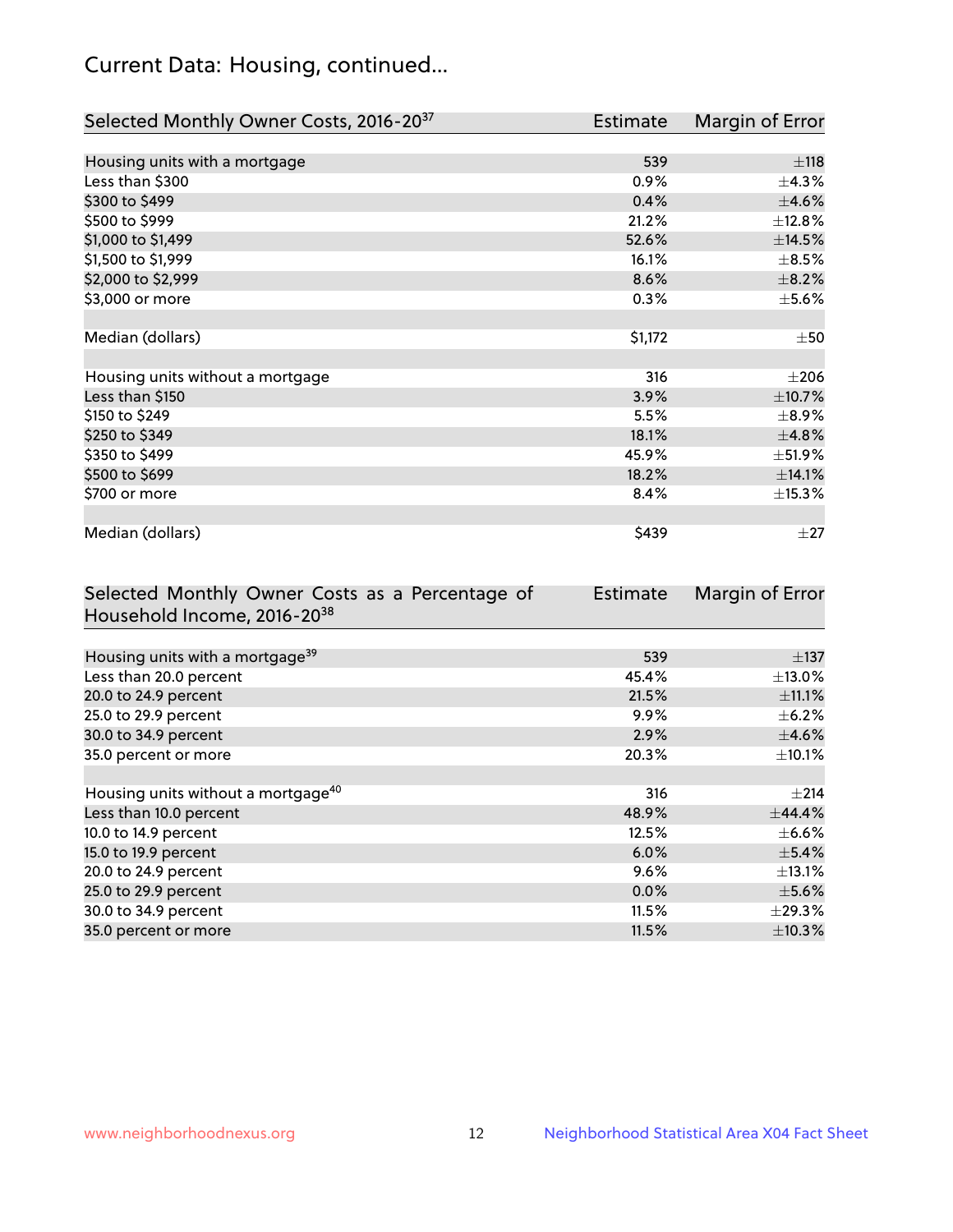# Current Data: Housing, continued...

| Gross Rent, 2016-20 <sup>41</sup>               | <b>Estimate</b> | Margin of Error |
|-------------------------------------------------|-----------------|-----------------|
|                                                 |                 |                 |
| Occupied units paying rent                      | 864             | $\pm$ 185       |
| Less than \$200                                 | 2.1%            | $\pm$ 4.8%      |
| \$200 to \$499                                  | 12.2%           | ±10.2%          |
| \$500 to \$749                                  | 17.0%           | $\pm$ 8.1%      |
| \$750 to \$999                                  | 15.2%           | $\pm$ 8.6%      |
| \$1,000 to \$1,499                              | 43.5%           | $\pm$ 12.0%     |
| \$1,500 to \$1,999                              | 10.0%           | $\pm$ 7.5%      |
| \$2,000 or more                                 | 0.0%            | $\pm 4.1\%$     |
| Median (dollars)                                | \$1,033         | $\pm$ 76        |
|                                                 |                 |                 |
| No rent paid                                    | 13              | ±29             |
|                                                 |                 |                 |
| Gross Rent as a Percentage of Household Income, | <b>Estimate</b> | Margin of Error |
| $2016 - 20^{42}$                                |                 |                 |
|                                                 |                 |                 |
| Occupied units paying rent <sup>43</sup>        | 838             | $\pm 200$       |
| Less than 15.0 percent                          | 9.4%            | $\pm$ 8.0%      |
| 15.0 to 19.9 percent                            | 8.2%            | $\pm$ 7.1%      |
| 20.0 to 24.9 percent                            | $8.0\%$         | $\pm$ 8.2%      |
| 25.0 to 29.9 percent                            | 3.9%            | $\pm 3.5\%$     |
| 30.0 to 34.9 percent                            | 12.3%           | $\pm$ 8.3%      |
| 35.0 percent or more                            | 58.3%           | $\pm$ 9.5%      |

# Current Data: Transportation

| Commuting to Work, 2016-20 <sup>44</sup>  | <b>Estimate</b> | Margin of Error |
|-------------------------------------------|-----------------|-----------------|
|                                           |                 |                 |
| Workers 16 years and over                 | 1,858           | $\pm$ 313       |
| Car, truck, or van - drove alone          | 54.0%           | $\pm$ 8.7%      |
| Car, truck, or van - carpooled            | 4.0%            | $\pm$ 2.4%      |
| Public transportation (excluding taxicab) | 27.6%           | $\pm$ 8.8%      |
| Walked                                    | 1.2%            | $\pm$ 1.9%      |
| Other means                               | 1.1%            | $\pm 1.3\%$     |
| Worked at home                            | 12.0%           | $\pm$ 9.9%      |
|                                           |                 |                 |
| Mean travel time to work (minutes)        | 39.3            | $\pm$ 3.8       |

| Access to a Vehicle, 2016-20 <sup>45</sup> | Estimate | Margin of Error |
|--------------------------------------------|----------|-----------------|
|                                            |          |                 |
| Occupied housing units                     | 1,732    | $+254$          |
| No vehicles available                      | 24.5%    | $\pm$ 5.6%      |
| 1 vehicle available                        | 37.2%    | $\pm$ 9.0%      |
| 2 vehicles available                       | 24.1%    | $+6.3%$         |
| 3 or more vehicles available               | 14.2%    | $\pm$ 10.7%     |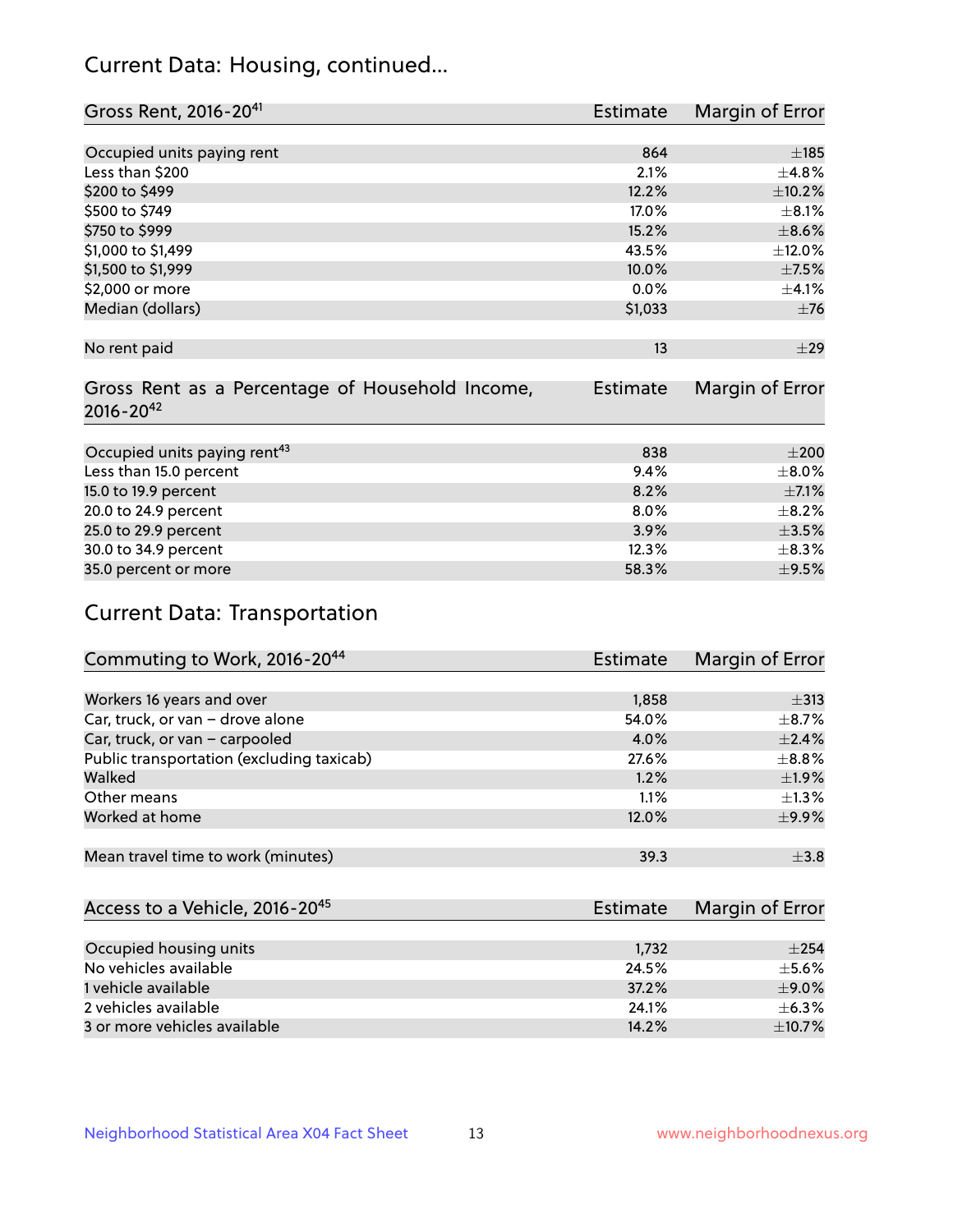# Current Data: Health

| Health Insurance coverage, 2016-2046                    | <b>Estimate</b> | Margin of Error |
|---------------------------------------------------------|-----------------|-----------------|
|                                                         |                 |                 |
| Civilian Noninstitutionalized Population                | 4,027           | $\pm$ 549       |
| With health insurance coverage                          | 82.0%           | $\pm$ 4.1%      |
| With private health insurance coverage                  | 46.8%           | $\pm$ 6.0%      |
| With public health coverage                             | 41.4%           | ±6.8%           |
| No health insurance coverage                            | 18.0%           | $\pm$ 5.0%      |
| Civilian Noninstitutionalized Population Under 19 years | 844             | $\pm$ 844       |
| No health insurance coverage                            | 8.2%            | $\pm$ 8.0%      |
|                                                         |                 |                 |
| Civilian Noninstitutionalized Population 19 to 64 years | 2,581           | $\pm 380$       |
| In labor force:                                         | 1,963           | $\pm$ 332       |
| Employed:                                               | 1,788           | $\pm$ 316       |
| With health insurance coverage                          | 81.9%           | $\pm$ 9.6%      |
| With private health insurance coverage                  | 74.5%           | $\pm$ 11.2%     |
| With public coverage                                    | 9.6%            | $\pm$ 4.6%      |
| No health insurance coverage                            | 18.1%           | $\pm$ 6.1%      |
|                                                         |                 |                 |
| Unemployed:                                             | 175             | $\pm$ 316       |
| With health insurance coverage                          | 44.0%           | $+26.4%$        |
| With private health insurance coverage                  | 21.1%           | ±24.1%          |
| With public coverage                                    | 22.8%           | ±23.4%          |
| No health insurance coverage                            | 56.0%           | $\pm 21.7\%$    |
|                                                         |                 |                 |
| Not in labor force:                                     | 618             | $\pm 221$       |
| With health insurance coverage                          | 64.9%           | $\pm$ 32.8%     |
| With private health insurance coverage                  | 30.7%           | $\pm$ 9.6%      |
| With public coverage                                    | 43.2%           | $\pm$ 12.5%     |
| No health insurance coverage                            | 35.1%           | ±26.2%          |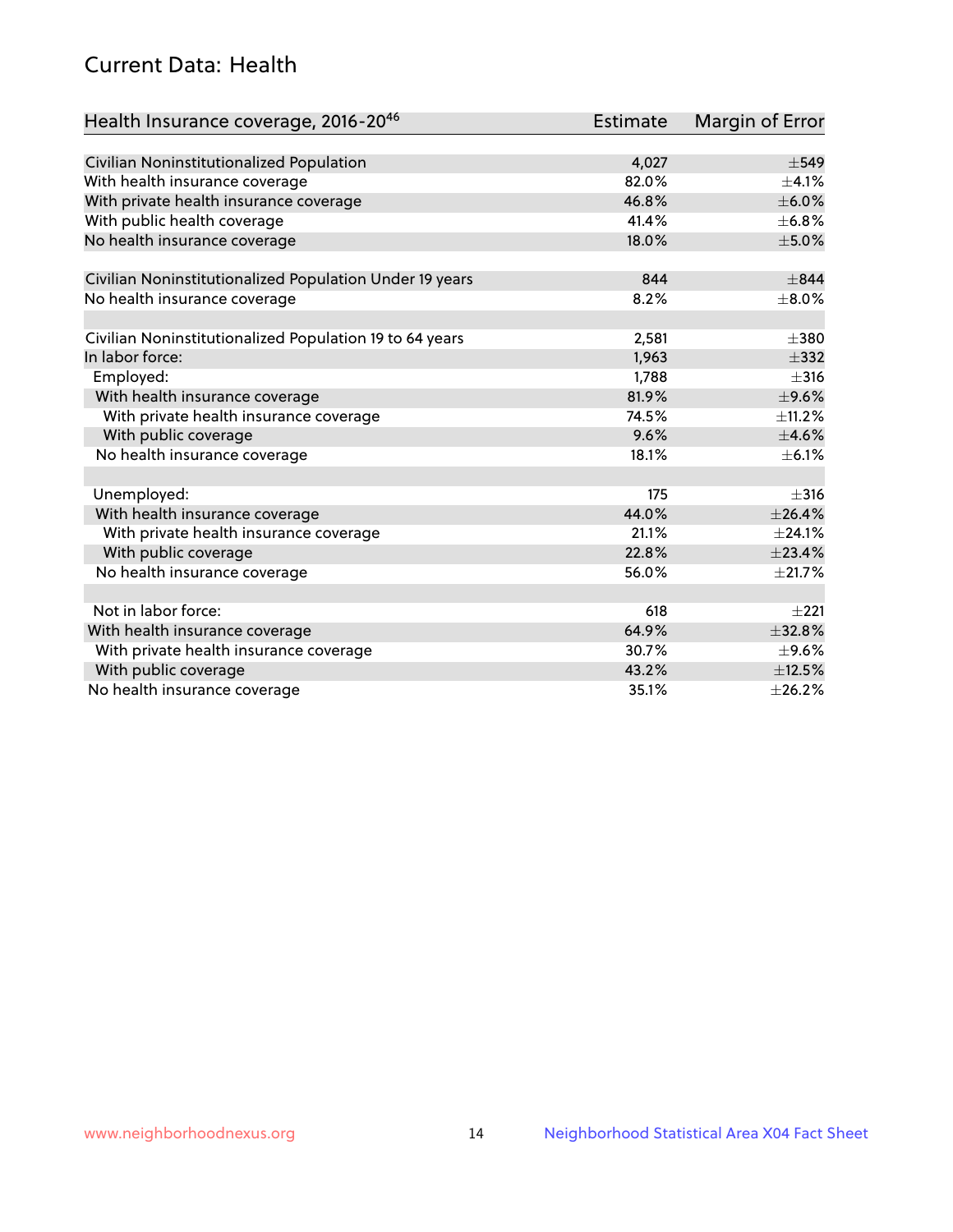#### Notes:

- 1. Source: U.S. Census Bureau, Decennial Census 2000, SF1 tables P8, P12; American Community Survey, tables B01001, B03002
- 2. This category includes Pacific Islanders, Native Americans and Alaska Natives, people who identify as some other race, and those who identify as bi/multi racial.
- 3. Source: U.S. Census Bureau, Decennial Census 2000, SF1 tables P15, P16, P18, P19; American Community Survey, tables B11001, B11005, B11003
- 4. Source: U.S. Census Bureau, Decennial Census 2000, SF3 table P37; American Community Survey, table B15002
- 5. Source: U.S. Census Bureau, Longitudinal Employer-Household Dynamics Residential Area Characteristics, Table JT01 (Primary Jobs); Workplace Area Characteristics, Table JT00 (All Jobs)
- 6. Source: U.S. Census Bureau, Decennial Census 2000, SF3 tables P52, P87; American Community Survey, tables B19001, B17001
- 7. Source: U.S. Census Bureau, Decennial Census 2000, SF1 tables H3, H4; American Community Survey, tables B25002, B25009
- 8. Source: U.S. Census Bureau, Decennial Census 2000, SF3 table H44; American Community Survey, tables B25044
- 9. Source: Atlanta Police Department, COBRA; U.S. Census Bureau, American Community Survey, table B01001
- 10. Source: U.S. Census Bureau, American Community Survey, table B01001
- 11. Source: U.S. Census Bureau, American Community Survey, table B03002
- 12. Source: U.S. Census Bureau, American Community Survey, table B05002
- 13. Source: U.S. Census Bureau, American Community Survey, table B05003
- 14. Source: U.S. Census Bureau, American Community Survey, tables B19001, B19025, B19051, B19061, B19055, B19065, B19059, B19069, B19056, B19066, B19057, B19067, B22001, B19101, B19127
- 15. Source: U.S. Census Bureau, American Community Survey, tables B19201, B19214, B20017, B19313
- 16. Source: U.S. Census Bureau, American Community Survey, table B17010
- 17. Source: U.S. Census Bureau, American Community Survey, tables B17001, B17006, B17021, B17007. Table totals may be lower than the total population, as they are based on the population for whom poverty status is determined.
- 18. Source: U.S. Census Bureau, American Community Survey, B17001H, B17001B, B17001D, B17001I. Table totals may be lower than the total population, as they are based on the population for whom poverty status is determined.
- 19. Source: U.S. Census Bureau, American Community Survey, tables B23001, B23008
- 20. Source: U.S. Census Bureau, American Community Survey, table C24030
- 21. Source: U.S. Census Bureau, American Community Survey, table C24010
- 22. Source: U.S. Census Bureau, American Community Survey, table B24080
- 23. Source: U.S. Census Bureau, Longitudinal Employer-Household Dynamics Origin-Destination Data, Tables JT00 Main and JT00 Aux
- 24. Source: U.S. Census Bureau, Longitudinal Employer-Household Dynamics Origin-Destination Data, Tables JT00 Main and JT00 Aux
- 25. Source: U.S. Census Bureau, Longitudinal Employer-Household Dynamics Origin-Destination Data, Tables JT00 Main and JT00 Aux
- 26. Source: U.S. Census Bureau, Longitudinal Employer-Household Dynamics Origin-Destination Data, Tables JT00 Main and JT00 Aux
- 27. Source: U.S. Census Bureau, American Community Survey, table B14001
- 28. Source: U.S. Census Bureau, American Community Survey, table B15002
- 29. Source: U.S. Census Bureau, American Community Survey, tables B11001, B11003, B11007, B11005, B09019
- 30. Source: U.S. Census Bureau, American Community Survey, tables B25002, B25003, B25004
- 31. Source: U.S. Census Bureau, American Community Survey, table B25024
- 32. Source: U.S. Census Bureau, American Community Survey, table B25034
- 33. Source: U.S. Census Bureau, American Community Survey, tables B25009, B25008, B25003
- 34. Source: U.S. Census Bureau, American Community Survey, table B07003
- 35. Source: U.S. Census Bureau, American Community Survey, table B25075. This value is self-reported and may differ from home values as determined by the County Tax Assessor.
- 36. Source: U.S. Census Bureau, American Community Survey, table B25081
- 37. Source: U.S. Census Bureau, American Community Survey, table B25087
- 38. Source: U.S. Census Bureau, American Community Survey, table B25091
- 39. Excludes units where Selected Monthly Owner Costs as a Percentage of Income cannot be computed.
- 40. Excludes units where Selected Monthly Owner Costs as a Percentage of Income cannot be computed.
- 41. Source: U.S. Census Bureau, American Community Survey, table B25063
- 42. Source: U.S. Census Bureau, American Community Survey, table B25070
- 43. Excludes units where Gross Rent as a Percentage of Income cannot be computed.
- 44. Source: U.S. Census Bureau, American Community Survey, tables B08101, B08013
- 45. Source: U.S. Census Bureau, American Community Survey, table B25044
- 46. Source: U.S. Census Bureau, American Community Survey, tables B18135, B27011

The dagger (†) symbol denotes values that cannot be computed.